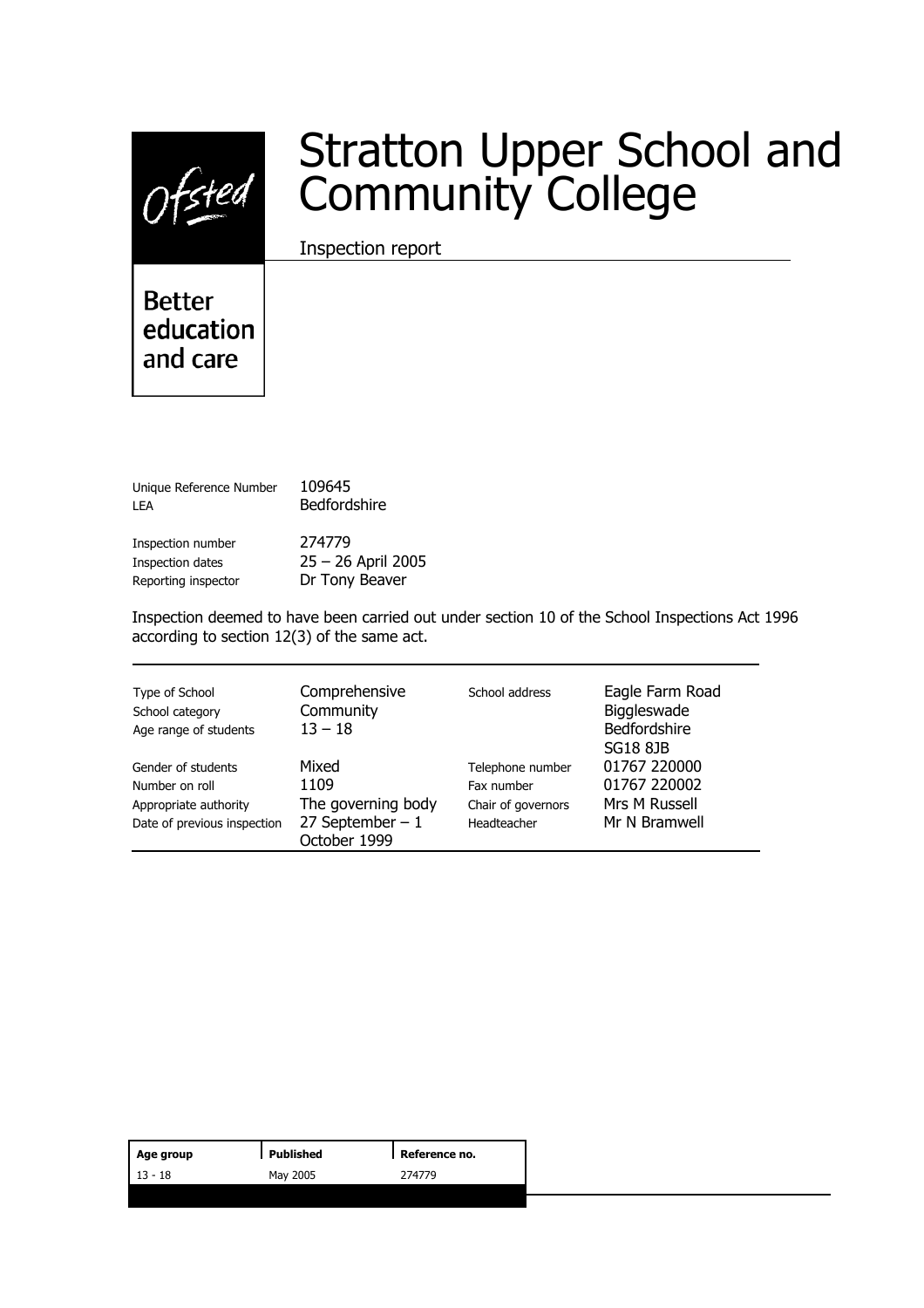© Crown copyright 2005

Website: www.ofsted.gov.uk

This document may be reproduced in whole or in part for non-commercial educational purposes, provided that the information quoted is reproduced without adaptation and the source and date of publication are stated.

Further copies of this report are obtainable from the school. Under the School Inspections Act 1996, the school must provide a copy of this report free of charge to certain categories of people. A charge not exceeding the full cost of reproduction may be made for any other copies supplied.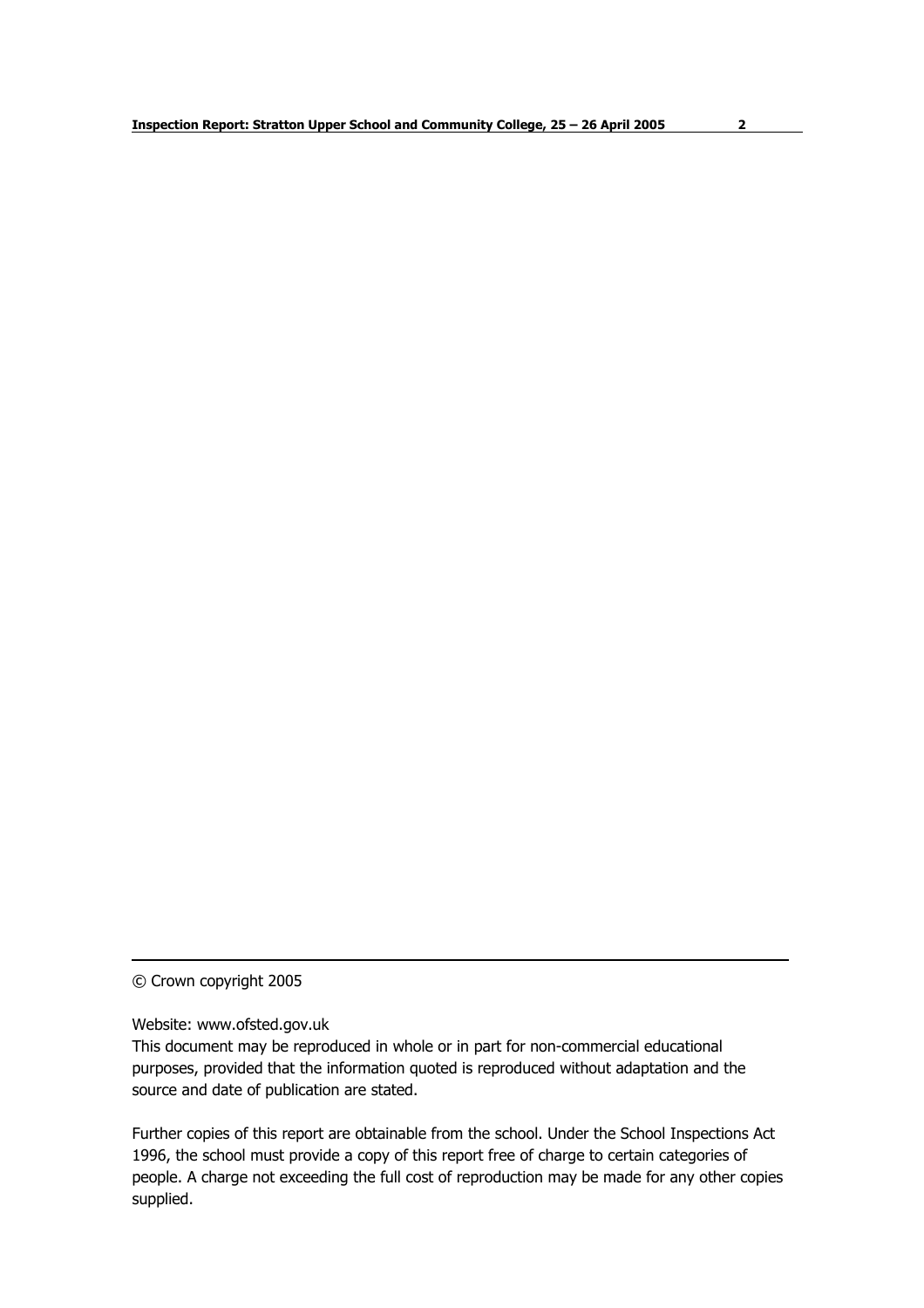# **Introduction**

The inspection was a pilot of the new arrangements for inspection announced by Ofsted in its consultation paper of February 2004. It was carried out with the support and co-operation of the Stratton Upper School and Community College and of the local education authority.

The inspection was carried out by four additional inspectors.

## **Description of the school**

Stratton Upper School & Community College is comprehensive and of average size for a secondary school. Well over 1000 students aged 13 to 18 attend the school, including 236 sixth formers. Although a lower percentage of students claims free school meals than nationally, some students come from areas of economic hardship in the locality. The percentage of students with special educational needs is above the national average. Very few students come from minority ethnic backgrounds. The school is a specialist Training School for staff. It has encountered difficulties in the recruitment of teachers.

#### **Key for inspection grades**

| Grade 1 | Outstanding  |
|---------|--------------|
| Grade 2 | Good         |
| Grade 3 | Satisfactory |
| Grade 4 | Inadequate   |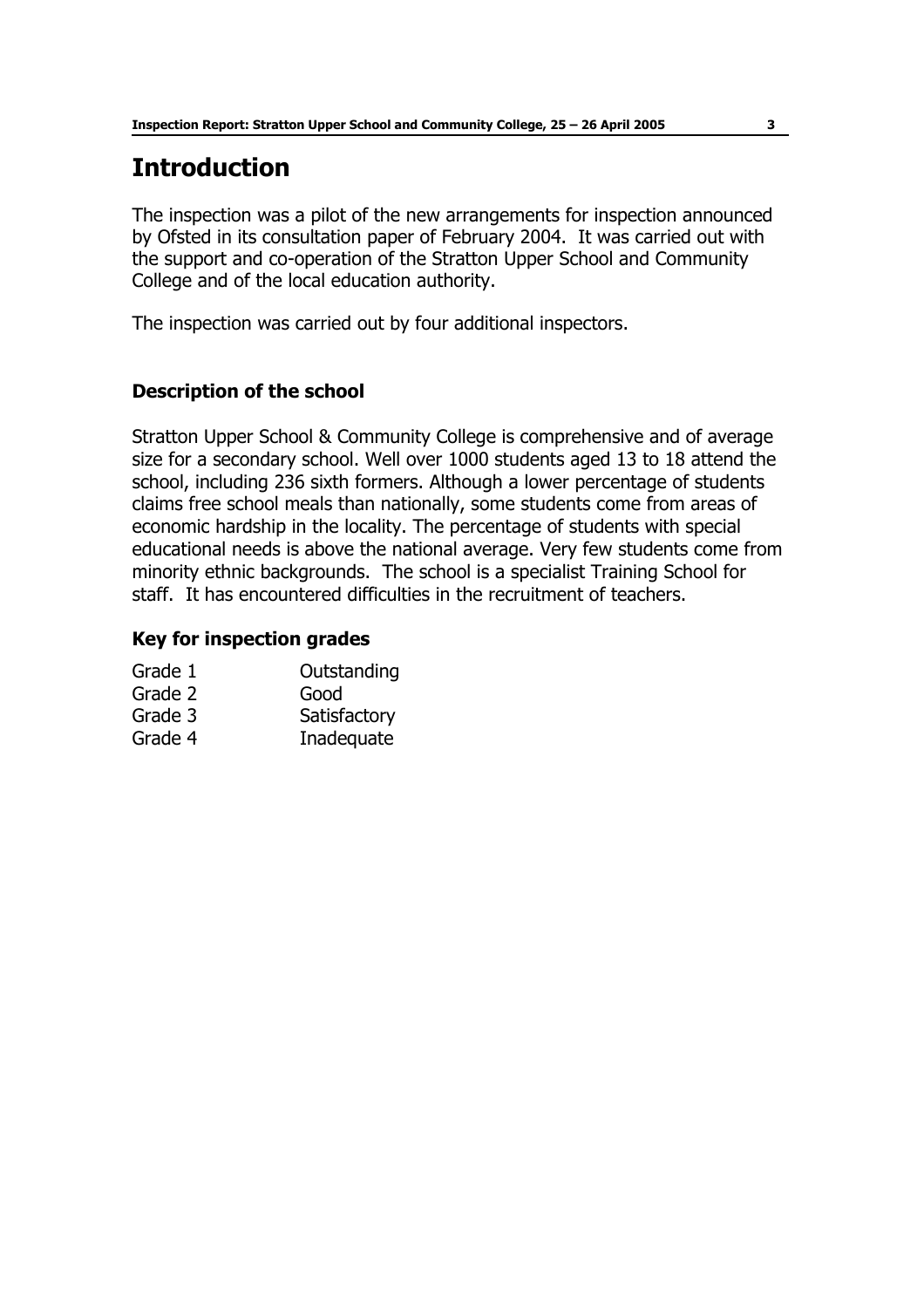# **Overall effectiveness of the school**

The schoolís senior management and inspectors agree that students receive a good quality of education, with some outstanding features. They agree that teaching and learning are good and that students make good progress in the main school, achieve well, and reach above average standards. The school and inspectors also agree that students' personal development and well-being are good. For example, students enjoy remarkably good relationships, and act maturely and responsibly. Inspectors found that the quality of care, guidance and support that students receive in the main school is outstanding. For example, the help that vulnerable students receive is exceptional, and students who would otherwise not attend school because of severe personal difficulties are supported to attend regularly. The curriculum gives students good opportunities to achieve well. For example, in Years 10 and 11, there is an exceptional range of courses that are well chosen to meet all needs. Consequently, irrespective of their widely differing academic abilities and backgrounds, students enjoy these learning opportunities and many achieve very well in GCSE and GNVQ examinations.

The school is well led and managed. The headteacher has led the schoolís drive for improvement extremely well, and he is well supported by staff and governors. Consequently, improvement has been good since the last inspection in 1999. Standards have risen significantly, and most weaknesses identified in that inspection have been overcome. Parents are consulted regularly and their concerns about behaviour and teaching have led to the substantial improvement seen in this inspection. Students are also listened to and are centrally involved in research that directly influences school action, for example  $-$  in their current investigations into assessment for learning. Management makes the most of modest funding and the school gives good value for money.

There are some weaknesses in performance. Students' progress in English, although satisfactory, is not as good as in mathematics and science, because the school has encountered difficulties in recruiting and retaining specialist teachers of English. Boys attain lower standards in GCSE English examinations than boys nationally. Also, the teaching and learning of personal, social and health education are not a well enough established part of the curriculum. However, the good record of improvement since 1999, and the accuracy of school self-evaluation show good capacity to improve performance further.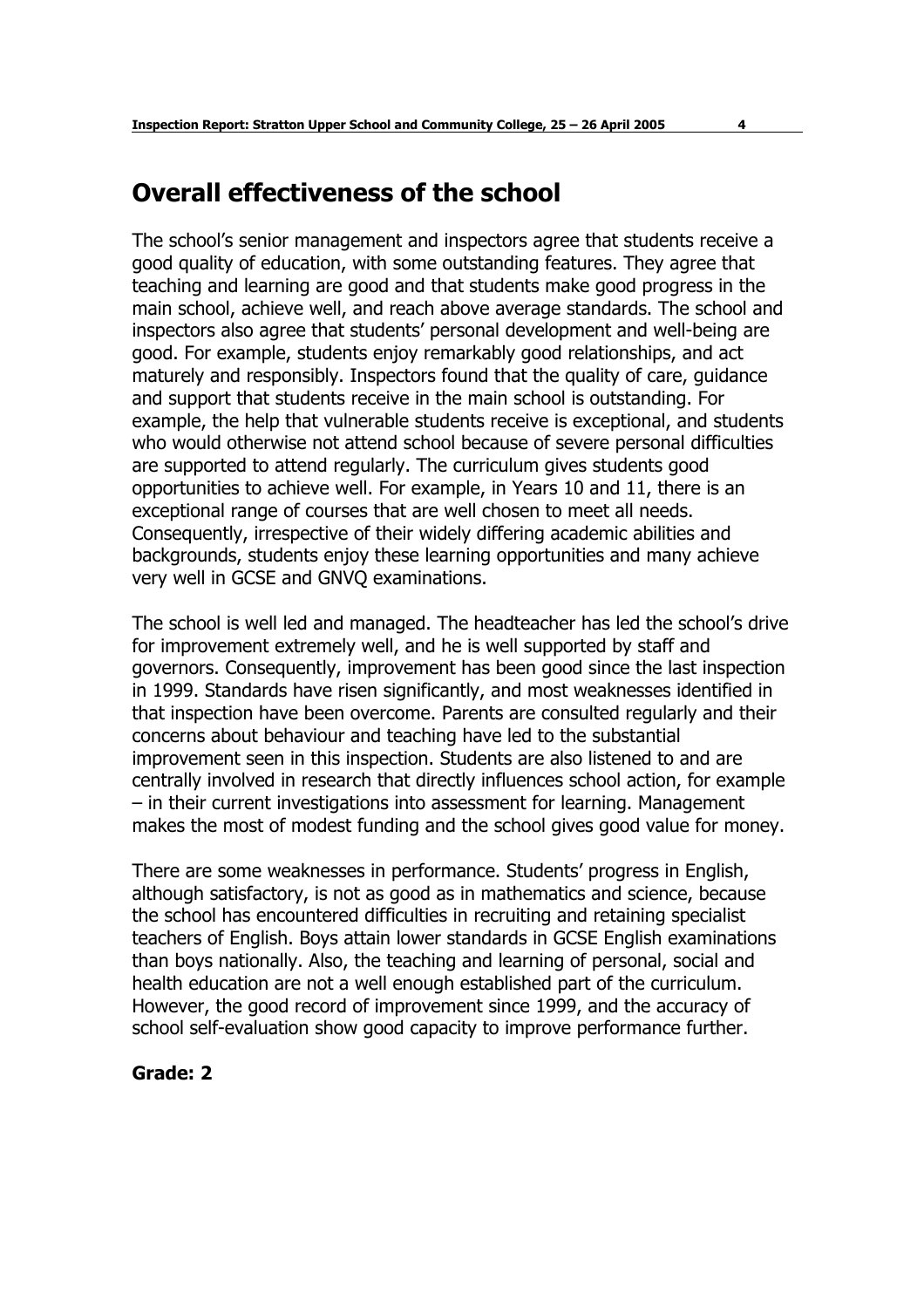#### **Effectiveness and efficiency of the sixth form**

The school rates the sixth formís effectiveness as satisfactory. Inspectors judge this evaluation to be correct, and consider the leadership and management of the sixth form to be satisfactory also. There are notable strengths of the leadership. For example, it ensures that the sixth form has a very positive ethos. Students have very mature attitudes to learning and exercise much responsibility towards younger members of the school. Overall, students achieve the standards that they should, given their capabilities, their earlier performance in GCSE examinations and the good teaching they receive. Although students appreciate the very good personal care and support that they receive, the use of data to direct their efforts and those of the staff to identify and overcome weaknesses in performance is not well enough developed across all subjects. The school itself recognises that this is a weakness. However, the many strengths of the sixth form, the school's recognition that data should be used more effectively in academic tutoring, and the planning already in hand to remedy the deficiency, make value for money satisfactory.

# **Grade: 3**

## **What the school should do to improve further**

In order to make further improvement, the school should:

- continue the work to train, deploy and retain specialist subject teachers to improve standards in English in the main school, especially those of boys
- use assessment information on sixth form students' academic performance more effectively to help them achieve higher standards
- put into effect the improvements planned for the teaching and learning of personal, social and health education (PSHE).

# **Achievement and standards**

In Years 9 to 11, the school evaluates students' achievement as good and their standards as above average. Inspectors agree with the school's self-evaluation.

When students enter the school in Year 9, their Year 6 National Curriculum test results, of two years earlier, show their attainment was then below average. They make good progress, overall, in the two terms before they take the Year 9 national tests and, in 2004, students reached above average standards in mathematics and science, and average standards in English. This confirms the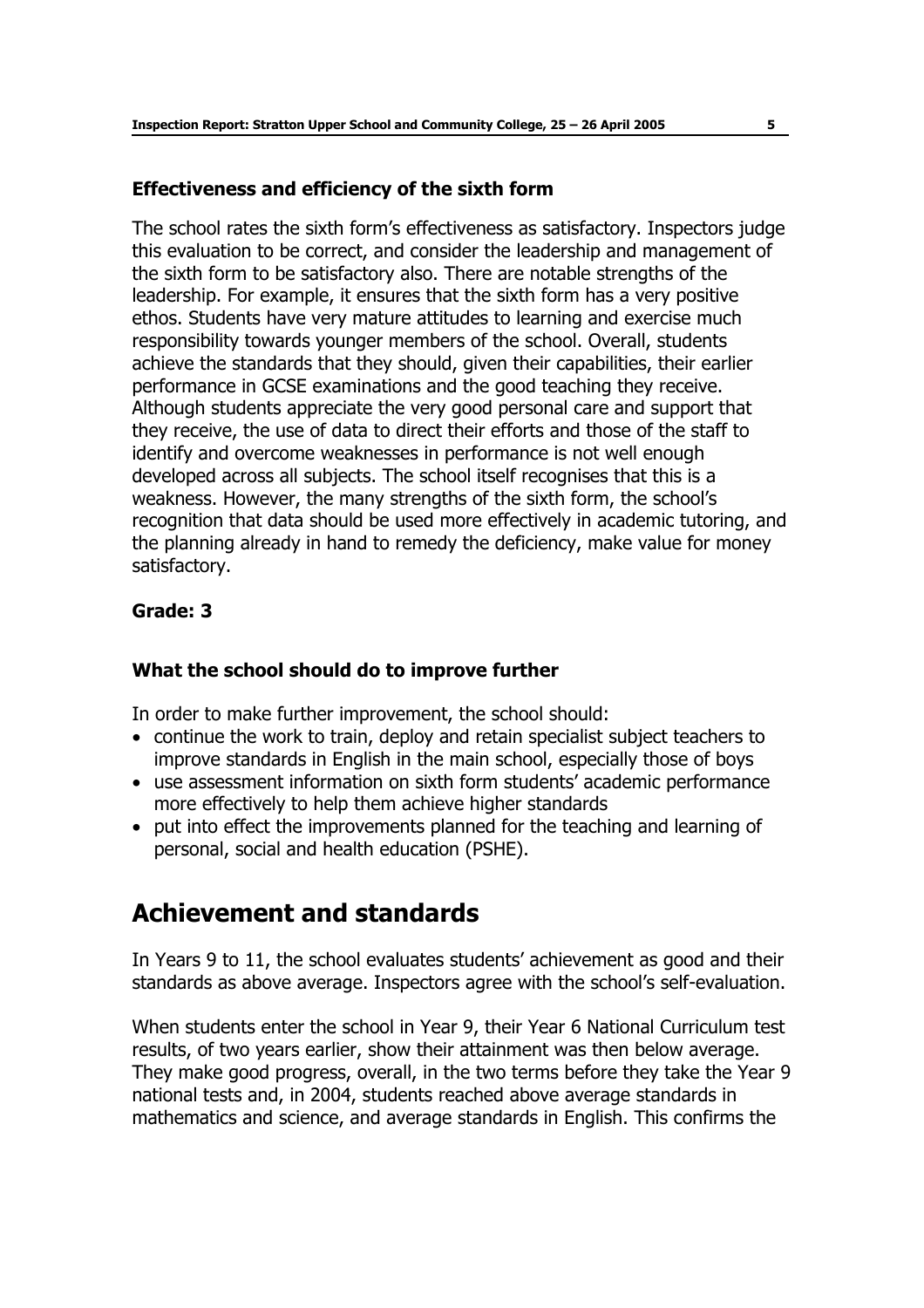school's evaluation that achievement is good. Although students' progress in English in Year 9 is satisfactory, it lags behind that of the other two subjects because of difficulties in recruiting and retaining specialist English teachers.

In Years 10 and 11, students of differing abilities from all backgrounds, including those with special educational needs, continue to achieve well. They generally reach the challenging targets set, and the trend in performance in GCSE examinations over five years has been impressively above that of the rising national trend. This further confirms the school's evaluation that achievement is good. In these examinations, standards are regularly above average, including the attainment of five or more GCSE grades A\* to C. However, there is variation across subject performances, as the school's selfevaluation correctly makes clear. For example, students reach higher standards in history, design and technology, information and communication technology (ICT) and modern foreign languages than they do in their other subjects. Students are less successful in English, art, geography, physical education and music, each of which has an improvement plan. In general, girls achieve standards above those of boys, especially in English. In the 2004 GCSE examinations, boys' standards in English were below the national average reached by boys, and well below those reached by girls in the school. Nevertheless, boys' standards, overall, are ahead of those of boys nationally.

In the sixth form, the school considers that students achieve satisfactorily, and inspectors agree with this evaluation. Progress and achievement are satisfactory, overall, given students' prior attainment in GCSE examinations. However, there are variations in performance. The most competent students usually achieve well on advanced courses because of good, and sometimes outstanding, teaching  $-$  as seen during the inspection. Students have a wider choice of courses than at the last inspection, and entry is very inclusive and not restricted to only those with high academic results. Consequently, some students of average ability, who gained a sound range of qualifications in GCSE and GNVQ examinations in Year 11, and are sufficiently qualified to begin advanced work, find difficulties with this level of work, despite good teaching and helpful personal support. This is particularly apparent in ICT, where students report considerable difficulties in transferring from GNVQ standard in Year 11 to advanced work in Year 12. Therefore, results of advanced courses, overall, are not usually above average, and were a little below average in 2004. Sound results were gained from intermediate-level courses.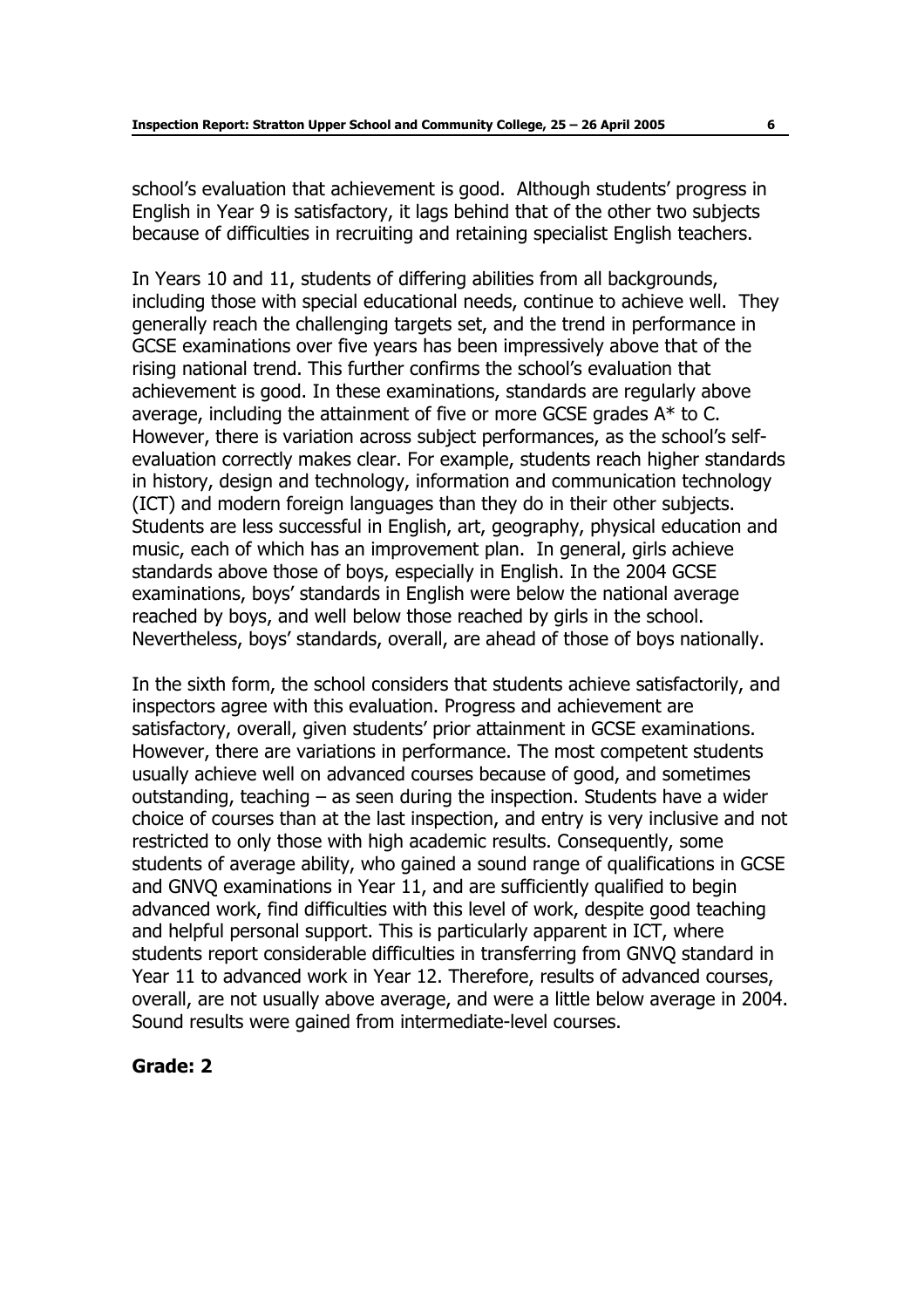#### **Personal development and well-being**

Students' personal development and well-being are good, with some outstanding features. They attend regularly, show interest in their lessons, and enjoy their education. They work well in small groups and contribute willingly to class discussions. Sixth form students speak enthusiastically about their courses and the opportunities to develop social skills. Almost all students throughout the school behave well and act responsibly and maturely. Consequently, students feel safe at school. Although some students have been excluded this year because of unacceptable behaviour, the number of exclusions is falling. Relationships among learners from all social and ethnic backgrounds are remarkably good. Many sixth form students train as counsellors and support younger pupils who encounter personal difficulties. The students' willingness to take responsibility is impressive; the school council takes its role very seriously. There are many examples of students' ideas improving school procedures. For example, they have made it easy to order healthy meals, and they have ensured access to, and responsible use of, ICT rooms at lunchtimes. Such positive contributions to the school community prepare them well for life as active citizens.

The teachers' evident respect for students and the civilised atmosphere in the school have a beneficial effect on students' moral and social development. Students show consideration for others. For example, they queue in very orderly fashion for meals and respect each other's property. Students' growth in self-confidence is a sign of their spiritual development, although teachers miss some opportunities to encourage more reflection during assemblies and in time with tutors in the mornings. Many activities after school, including sport, enable students to adopt healthy lifestyles. They respect, in practice, the cultures and traditions of others from varied ethnic backgrounds, but there are relatively few opportunities for them to develop knowledge about life in our culturally diverse society.

## **Grade: 2**

# **Quality of provision**

## **Teaching and learning**

Inspectors agree with the school that teaching and learning are good. As a consequence, progress is good and standards are above average in the main school, and equally so for able students in the sixth form. In discussions, students reported that relationships with teachers are very good and all enjoy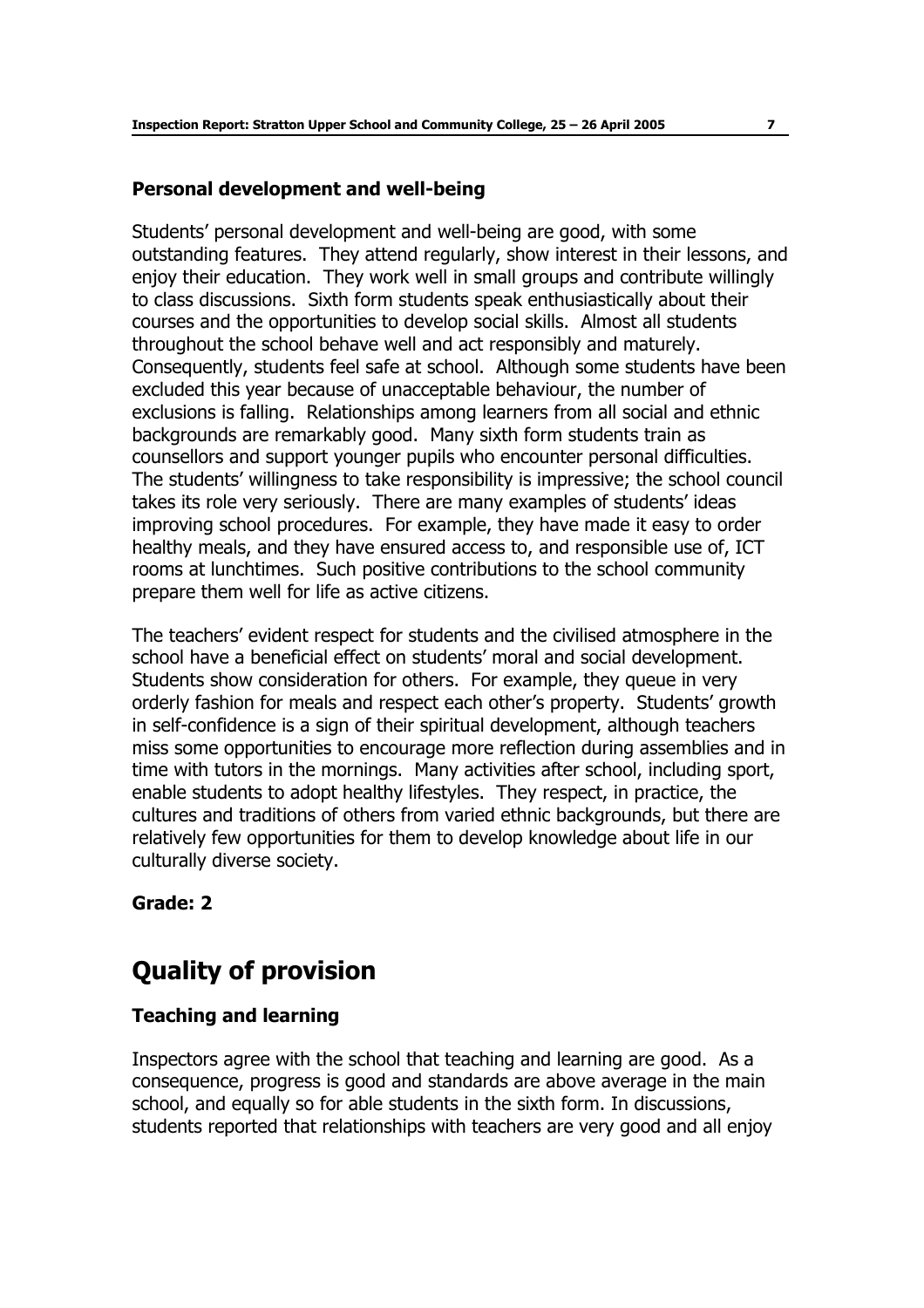learning. Inspectors saw good teaching in general, and some outstanding work that helped the students gain new insights and enabled them to learn proficiently.

In the best lessons, teachers' excellent subject knowledge interested and inspired students to learn and to achieve well. In such lessons, students were admirably involved in learning for themselves. For example, excellent teaching of a Year 10 NVQ land-based studies course inspired great commitment and interest in students, many of whom had special educational needs. Equally, in an A-level history lesson, the students were challenged at the right level by a searching task to improve their analytical and evaluative skills by judging the impact of economic change in Germany in the 1930s.

Teachersí marking of students' work is helpful, and assessment is used particularly well in the main school, so that students know what standard they are reaching and what they must do to improve. However, the use of assessment information to help sixth formers improve the standard of their work is inconsistent across subjects.

# **Grade: 2**

## **Curriculum and other activities**

The inspection team agrees with the school that the curriculum gives students a broad range of worthwhile learning opportunities at all ages. It meets the needs of all students well, and almost all statutory requirements are met. The diversity of academic and vocational courses in Years 10 and 11 is outstanding. There are very successful and popular courses for students with special educational needs, and for those at risk of not completing their secondary education. For example, land-based studies on the farm enable students to gain NVQ qualifications, and contribute considerably to their personal development.

Although students have essential guidance in sexual matters and substance abuse, the school acknowledges, and inspectors agree, that PSHE remains a key priority for improvement. Citizenship is satisfactorily provided for, as shown by students' sensible exercise of responsibility throughout the school.

The sixth form curriculum is good. It provides well for an unusually wide range of capabilities and needs, so that students can choose from an extensive range of advanced courses, augmented by suitable intermediate courses. The many extra-curricular clubs and activities enjoyed by students enrich the curriculum well, in all year groups.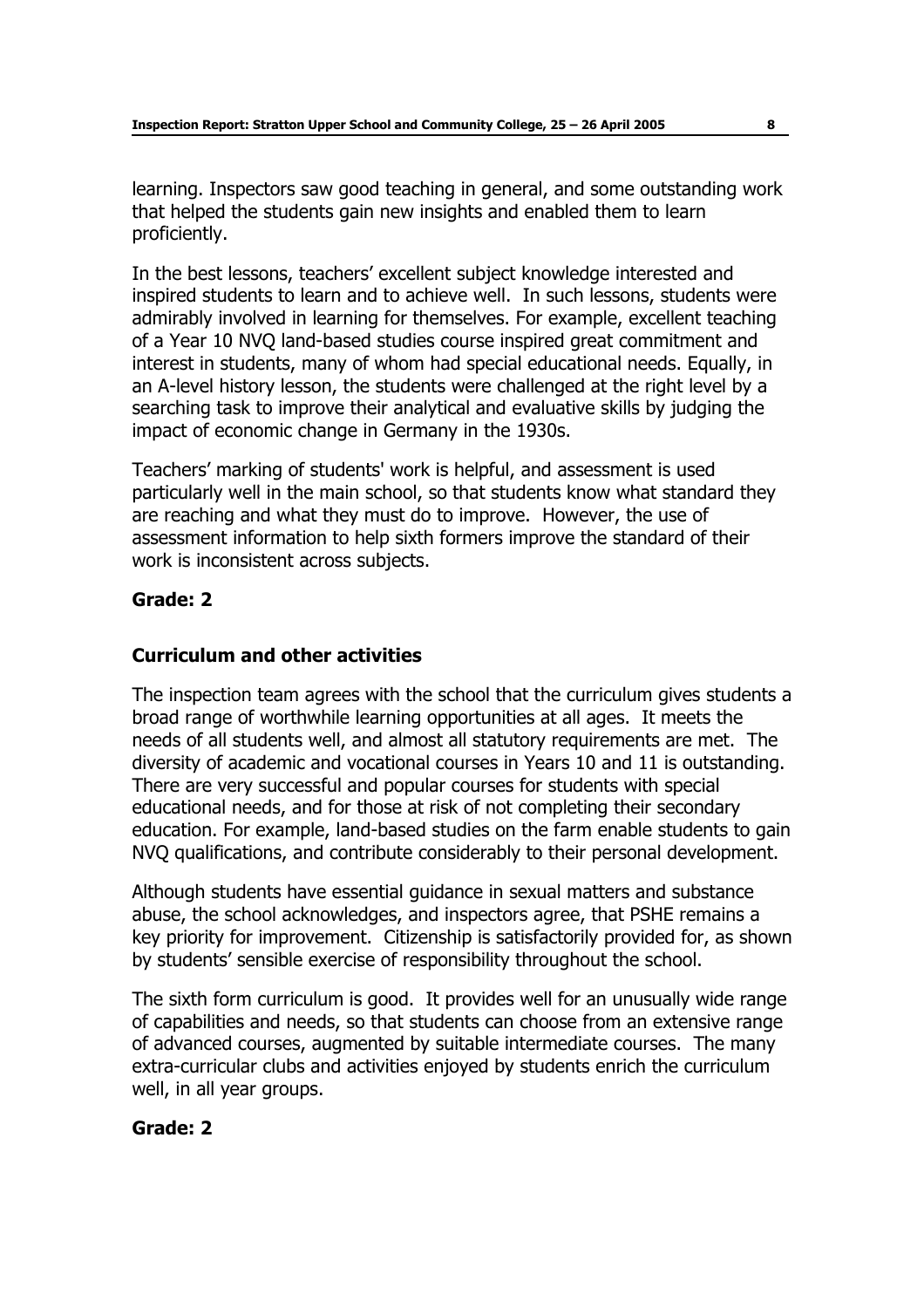#### **Care, guidance and support**

The school evaluates its quality of care, guidance and support as good. Inspection evidence reveals exceptional features which make it outstanding overall. For example, support for students of all ages with learning difficulties and other vulnerable children is exemplary. Records of their progress are meticulous. The provision of a "retreat" for students with more severe social, emotional and behavioural difficulties enables them to continue attending school, despite their complex needs. There is close contact with parents and carers of these children, and very good relationships with outside specialists ensure that further support is available when necessary.

Requirements for child protection are fully applied; members of staff are well aware of procedures and follow them to the letter. Students feel safe and very well supported by teachers, and report that any incidents of bullying are dealt with swiftly and effectively.

Excellent links with middle schools help students to settle in quickly in Year 9 and to feel confident and secure in their new school. Teachers ensure that Year 9 students are very well prepared for their courses of study in Years 10 and 11. They respect students' views and respond to them positively. For example, they support students who are working with the local authority to improve safe parking arrangements for buses and the safer use of bicycles. They willingly involve students as researchers in practical projects to improve teaching and learning.

Students in the main school value the clear, helpful information they are given by teachers on how well they are progressing. Teachers skilfully involve them in assessing their own work through self-evaluation and peer-assessment. They make sure that students know the targets that they are expected to achieve, and share these with parents.

Sixth form students speak highly of the helpful support they get from the head of sixth form. Students are very well cared for and feel very well supported when changes of course are necessary. They are introduced very well to sixth form studies and effectively guided to consider career options and opportunities in higher education. However, although pastoral support for students is very good, academic tutoring by subject staff does not provide precise enough guidance as to how students can improve their work.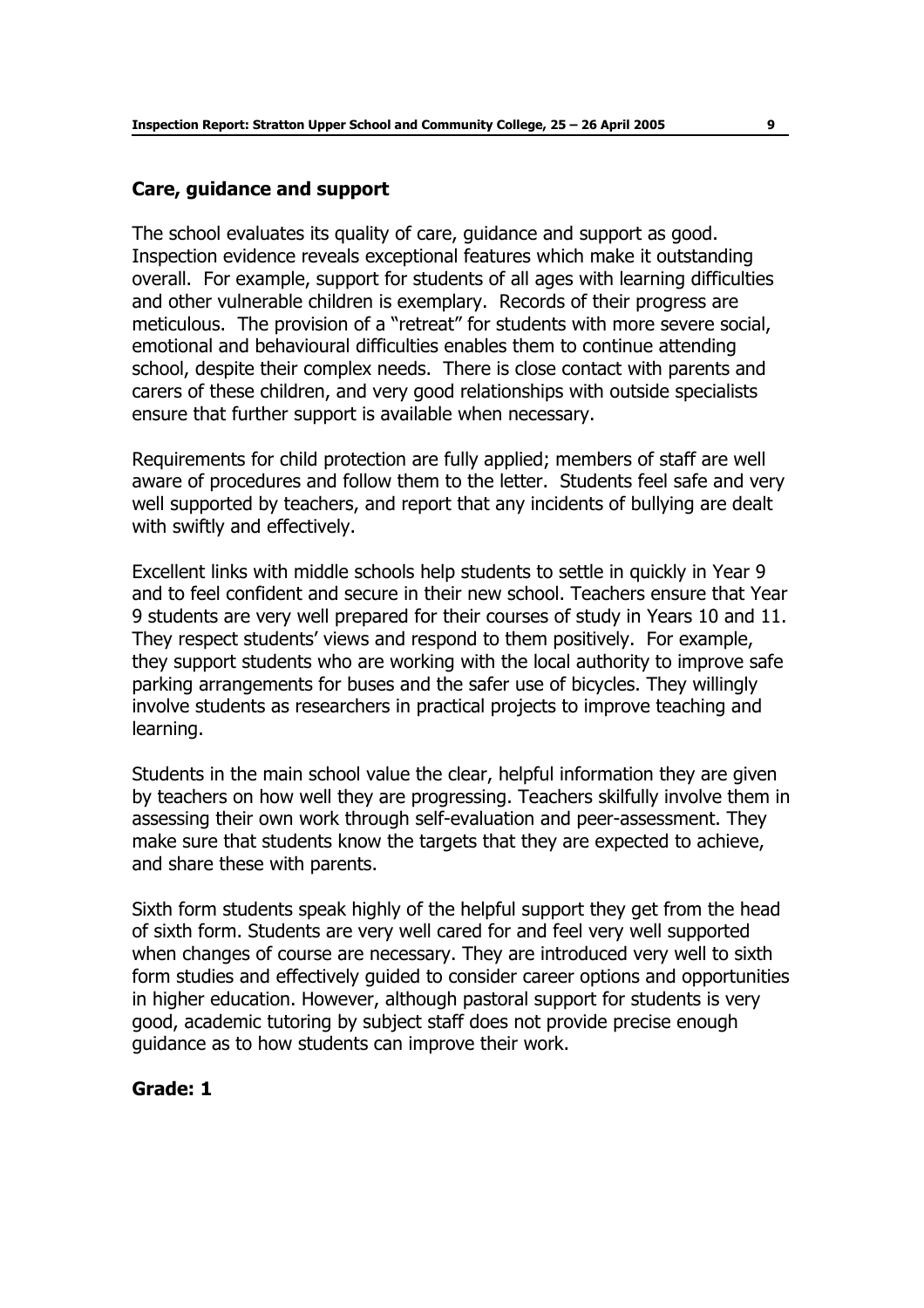# **Leadership and management**

Inspectors find that the schoolís leadersí and managersí evaluation of the school's strengths and weaknesses is accurate. This self-evaluation prompts appropriate action to implement change. Overall, leadership and management in the main school are good. The headteacher has led the school's good rate of improvement since the last inspection outstandingly well. Expectations of what students of all abilities, irrespective of social or ethnic background, can achieve have risen. The expectations of what staff themselves can achieve have also been raised. Consequently, students have progressed more rapidly than at the time of the last inspection in the main school and achieve much higher standards from the rich range of courses that are provided. Managers at all levels support this drive for improvement and give it practical effect. There have been particular difficulties in the recruitment of teachers of English. The school has partly overcome this difficulty by gaining the status of a Training School. All teachers increasingly enhance their skills from the opportunities provided by the school's training activities. The effective monitoring and evaluation of teaching and learning have helped to maintain their good quality.

Heads of department are encouraged to augment their management skills, and apply these to benefit students' learning, especially those students with special educational needs. Outside links for those students with particular needs are managed very well. The views of parents and students are regularly sought by the school, and a positive response is made to their concerns. For example, the school's direct response to parental concerns of two years ago about behaviour and the quality of teaching in some lessons in a small number of subjects has led to substantial improvement.

Governors contribute well to the good quality of leadership. They set priorities for the school's further development with the management and support the drive for improvement that is led so effectively by the headteacher. However, they do not meet all statutory requirements. Students do not all receive the opportunity for an act of collective worship every day. Some statutory policies are not fully in place.

Leadership and management of the sixth form are satisfactory. They ensure a very positive ethos among sixth formers, who are expected to contribute to the school community and respond willingly and well to the lead they are given. Students enjoy learning and have a keen sense of purpose to achieve well. Overall, the examination results of advanced courses are satisfactory, given students' attainment on entry to the sixth form; competent students attain well above average results. Management ensures that the quality of teaching is as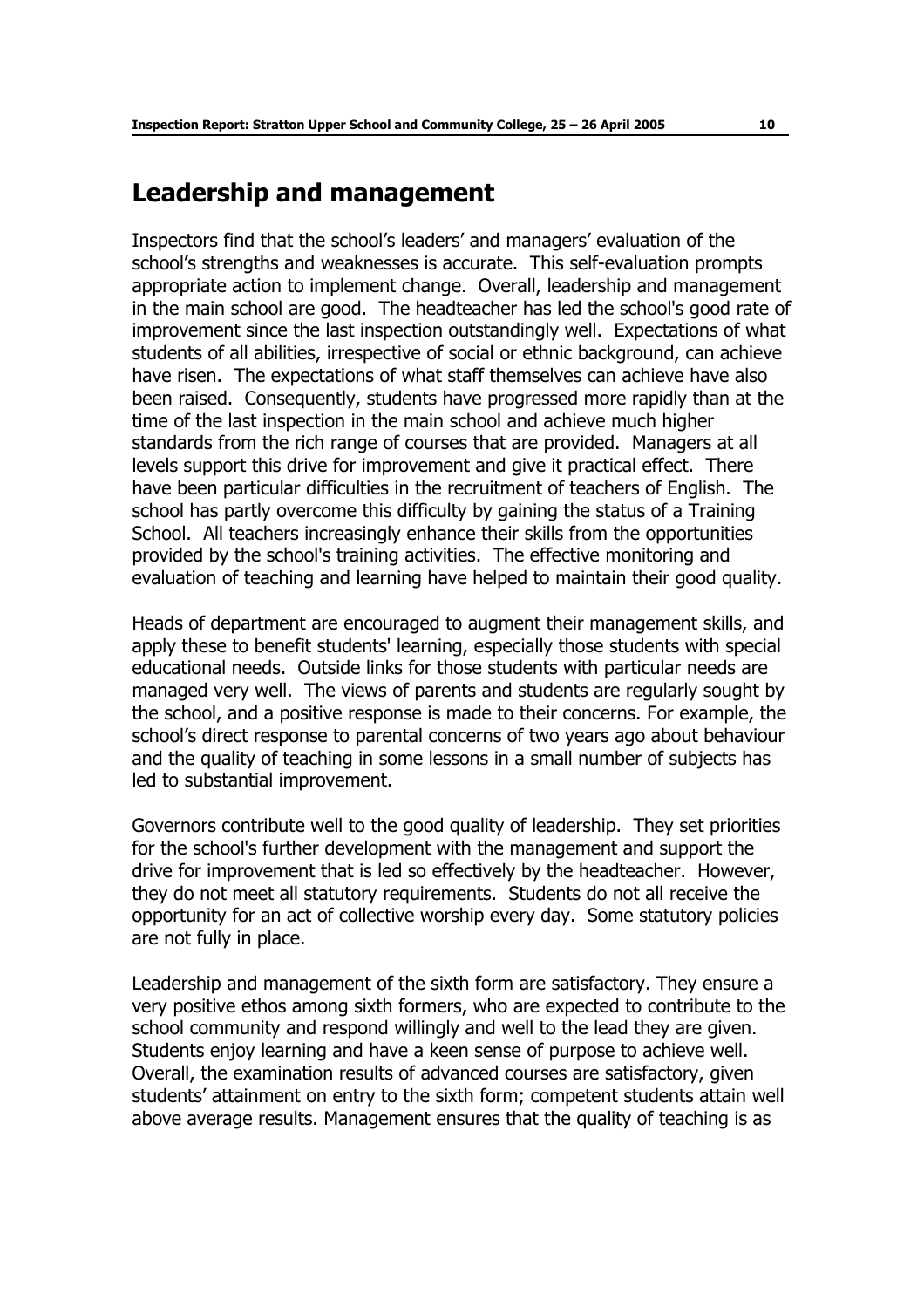good as that in the main school. However, the school aspires to raise standards further in the sixth form, as it has done so successfully in the main school. The capacity of the senior managers to ensure that sixth form results match the quality of those in the main school is good.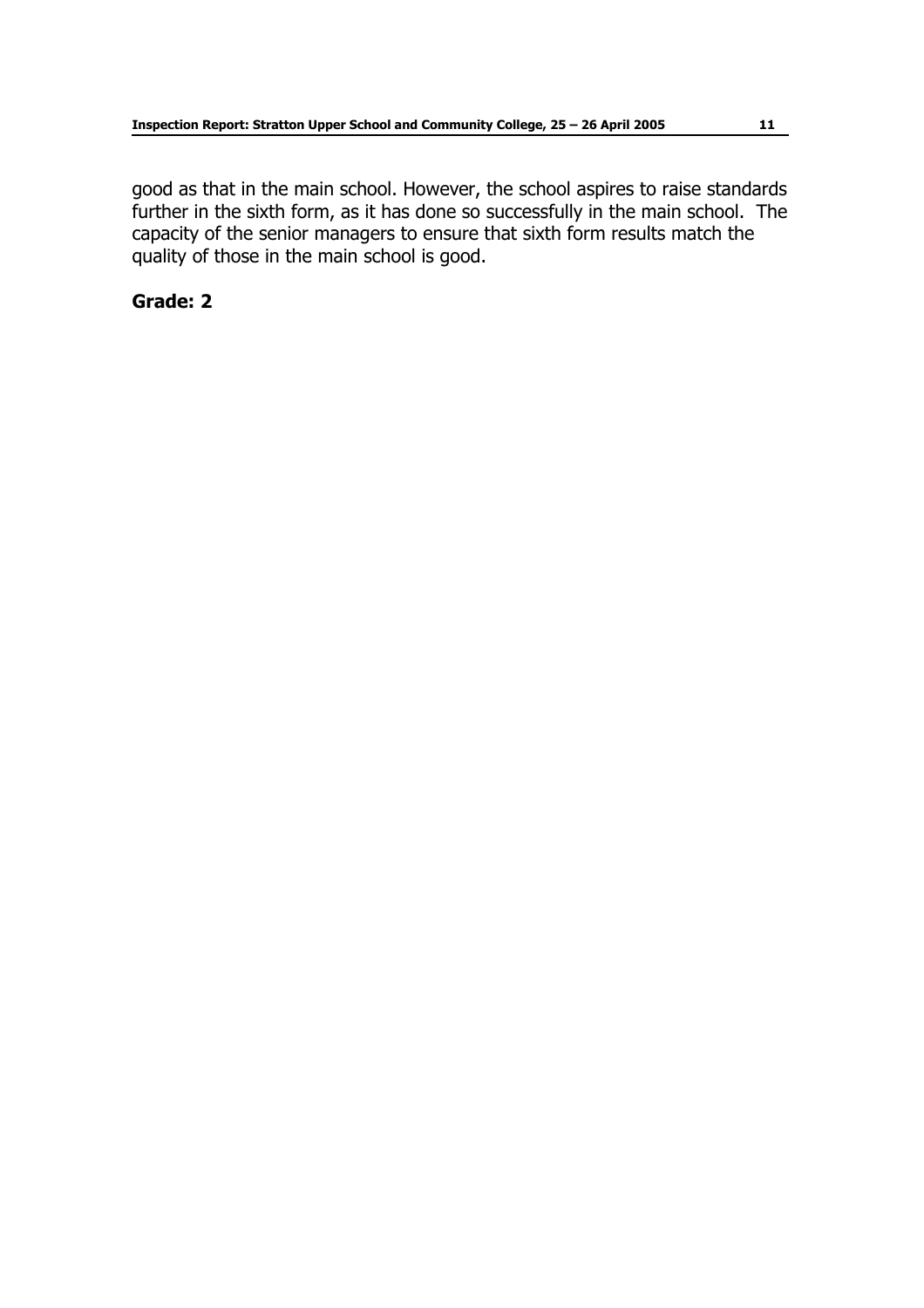**Any complaints about the inspection or the report should be made following the procedures set out in the guidance 'Complaining about HMI-led Ofsted inspections', which is available from Ofstedís website: www.ofsted.gov.uk.**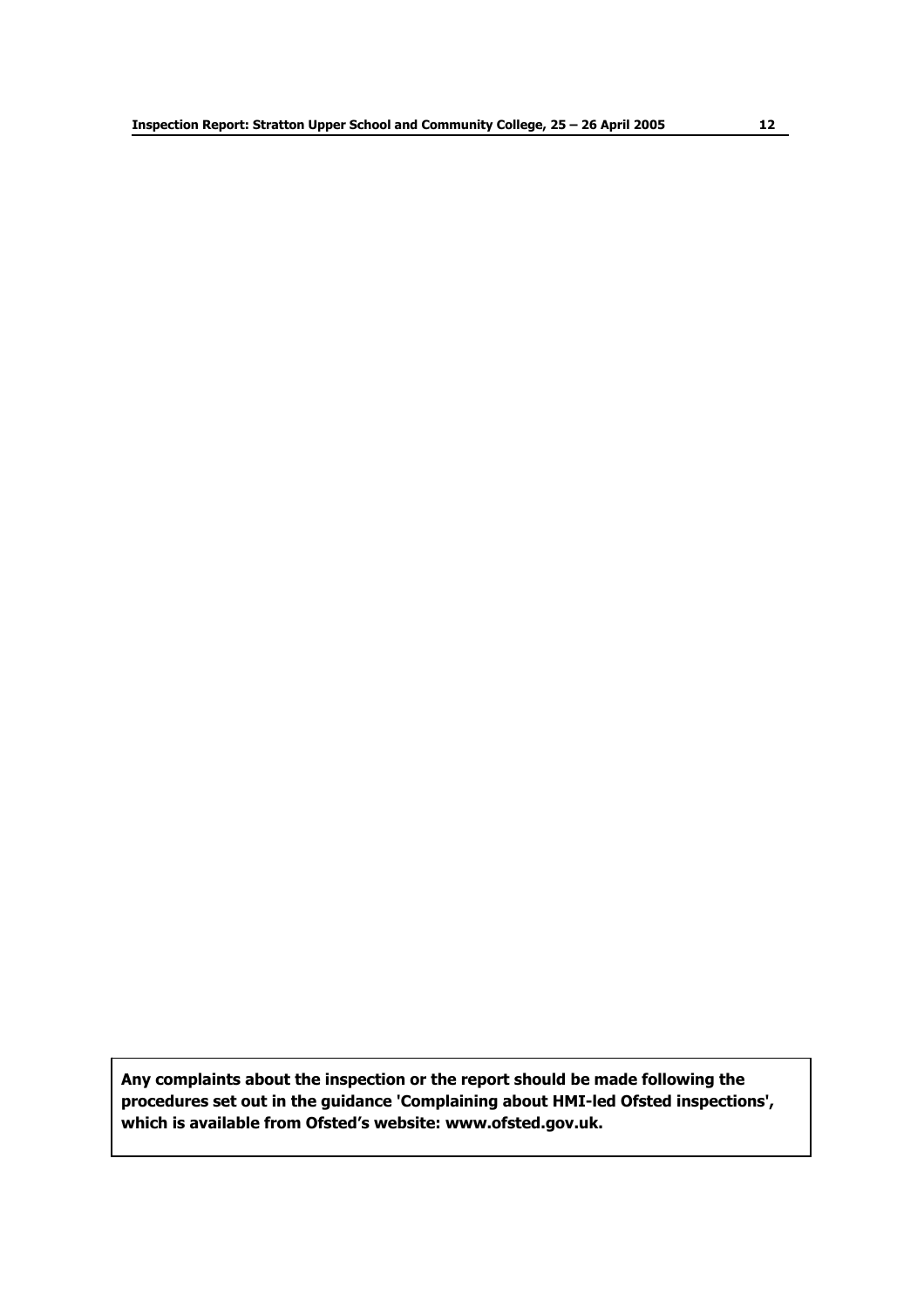#### **Annex A**

# **INSPECTION JUDGEMENTS**

| Key to judgements: Grade 1 is outstanding, grade 2 good, grade | <b>School</b> | $16 - 19$ |
|----------------------------------------------------------------|---------------|-----------|
| 3 satisfactory, and grade 4 inadequate.                        | Overall       |           |
|                                                                |               |           |

#### **OVERALL EFFECTIVENESS**

| How effective, efficient and inclusive is the provision of<br>education, integrated care and any extended services in<br>meeting the needs of learners? | $\overline{\mathbf{2}}$ | 3          |
|---------------------------------------------------------------------------------------------------------------------------------------------------------|-------------------------|------------|
| How well does the school work in partnership with others to<br>promote learners' well-being?                                                            | 2                       | 2          |
| The effectiveness of the school's self-evaluation                                                                                                       | כ                       | 2          |
| The capacity to make any necessary improvements                                                                                                         | Yes                     | <b>Yes</b> |
| Effective steps have been taken to promote improvement since the Yes                                                                                    |                         | <b>Yes</b> |
| last inspection                                                                                                                                         |                         |            |

#### **ACHIEVEMENT AND STANDARDS**

| How well do learners achieve?                                                 |   |
|-------------------------------------------------------------------------------|---|
| The <i>standards</i> reached by learners                                      | в |
| How well learners' make <i>progress</i> , taking account of any significant 2 | З |
| variations between groups of learners                                         |   |
| How well learners with learning difficulties and disabilities make            |   |
| progress                                                                      |   |

#### **PERSONAL DEVELOPMENT AND WELL-BEING**

| How good is the overall personal development and well-<br>being of the learners? | $\overline{2}$ | $\overline{\mathbf{2}}$ |
|----------------------------------------------------------------------------------|----------------|-------------------------|
| The extent of learners' spiritual, moral, social and cultural                    | 2              |                         |
| development                                                                      |                |                         |
| The behaviour of learners                                                        | 2              |                         |
| How well learners enjoy their education                                          | 2              |                         |
| The extent to which learners adopt safe practices                                | 2              |                         |
| The extent to which learners adopt healthy lifestyles                            | 2              |                         |
| The extent to which learners make a positive contribution to the                 |                |                         |
| community.                                                                       |                |                         |
| How well learners develop workplace and other skills that will                   |                |                         |
| contribute to their future economic well-being                                   |                |                         |

#### **THE QUALITY OF PROVISION**

| How effective are teaching and learning in meeting the full 2 | 2 |
|---------------------------------------------------------------|---|
| range of learners' needs?                                     |   |
| How well do the curriculum and other activities meet the      |   |
| range of needs and interests of learners?                     |   |
| How well are learners cared for, guided and supported?        |   |
| How well does the provision promote the well-being of         |   |
| learners?                                                     |   |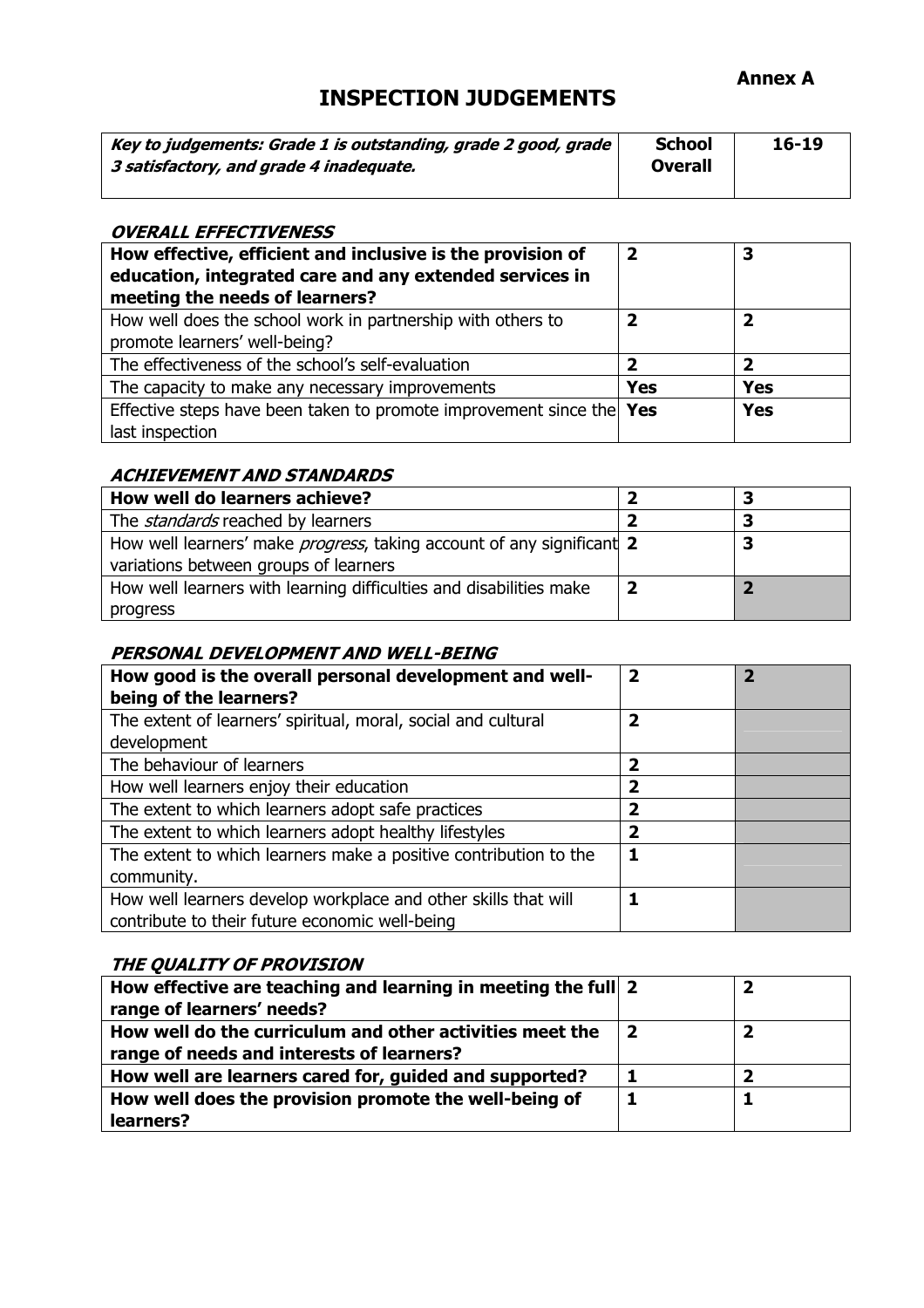## **Annex A**

#### **LEADERSHIP AND MANAGEMENT**

| How effective are leadership and management in raising<br>achievement and supporting all learners?                                                 | $\overline{\mathbf{2}}$ | 3   |
|----------------------------------------------------------------------------------------------------------------------------------------------------|-------------------------|-----|
| How effectively leaders and managers at all levels set clear<br>direction leading to improvement and promote high quality of care<br>and education | $\overline{\mathbf{2}}$ |     |
| How effectively performance is monitored, evaluated and improved 2<br>to meet challenging targets, through quality assurance and self-<br>review   |                         |     |
| How well equality of opportunity is promoted and discrimination<br>tackled so that all learners achieve as well as they can                        | $\overline{\mathbf{2}}$ |     |
| How effectively and efficiently resources are deployed to achieve<br>value for money                                                               | $\overline{2}$          |     |
| The extent to which governors and other supervisory boards<br>discharge their responsibilities                                                     | $\overline{\mathbf{2}}$ |     |
| The adequacy and suitability of staff to ensure that learners are<br>protected                                                                     | <b>Yes</b>              | Yes |

| The extent to which schools enable learners to be healthy                                                     | Yes/No/NA  |
|---------------------------------------------------------------------------------------------------------------|------------|
| Learners are encouraged and enabled to take regular exercise                                                  | Yes        |
| Learners are discouraged from smoking and substance abuse                                                     | Yes        |
| Learners are taught about sexual health risks                                                                 | Yes        |
| Learners are encouraged and enabled to eat and drink healthily                                                | Yes        |
| The extent to which providers ensure that learners stay safe.                                                 | Yes/No/NA  |
| Procedures for Child Protection meet the requirements of <i>Working Together to</i><br>Safeguard Children     | Yes        |
| Learners are taught about key risks and how to deal with them                                                 | Yes        |
| How well learners enjoy and achieve                                                                           | Yes/No/NA  |
| Support is given to learners with poor behaviour and attendance                                               | Yes        |
| Learners' personal and academic development are monitored                                                     | <b>Yes</b> |
| The extent to which learners make a positive contribution                                                     | Yes/No/NA  |
| Learners are helped to develop stable, positive relationships                                                 | Yes        |
| Learners, individually and collectively, are consulted when key decisions                                     | Yes        |
| affecting them have to be made and their views are listened to                                                |            |
| Action is taken to reduce anti-social behaviour, such as bullying and racism                                  | Yes        |
| The extent to which schools enable learners to achieve economic well-<br>being                                | Yes/No/NA  |
| There is provision to promote learners' basic skills                                                          | Yes        |
| Learners have opportunities to develop their enterprise and financial skills, and<br>work in teams            | <b>Yes</b> |
| Education and training for all learners in 14-19 is co-ordinated to give<br>experience of work based learning | Yes        |